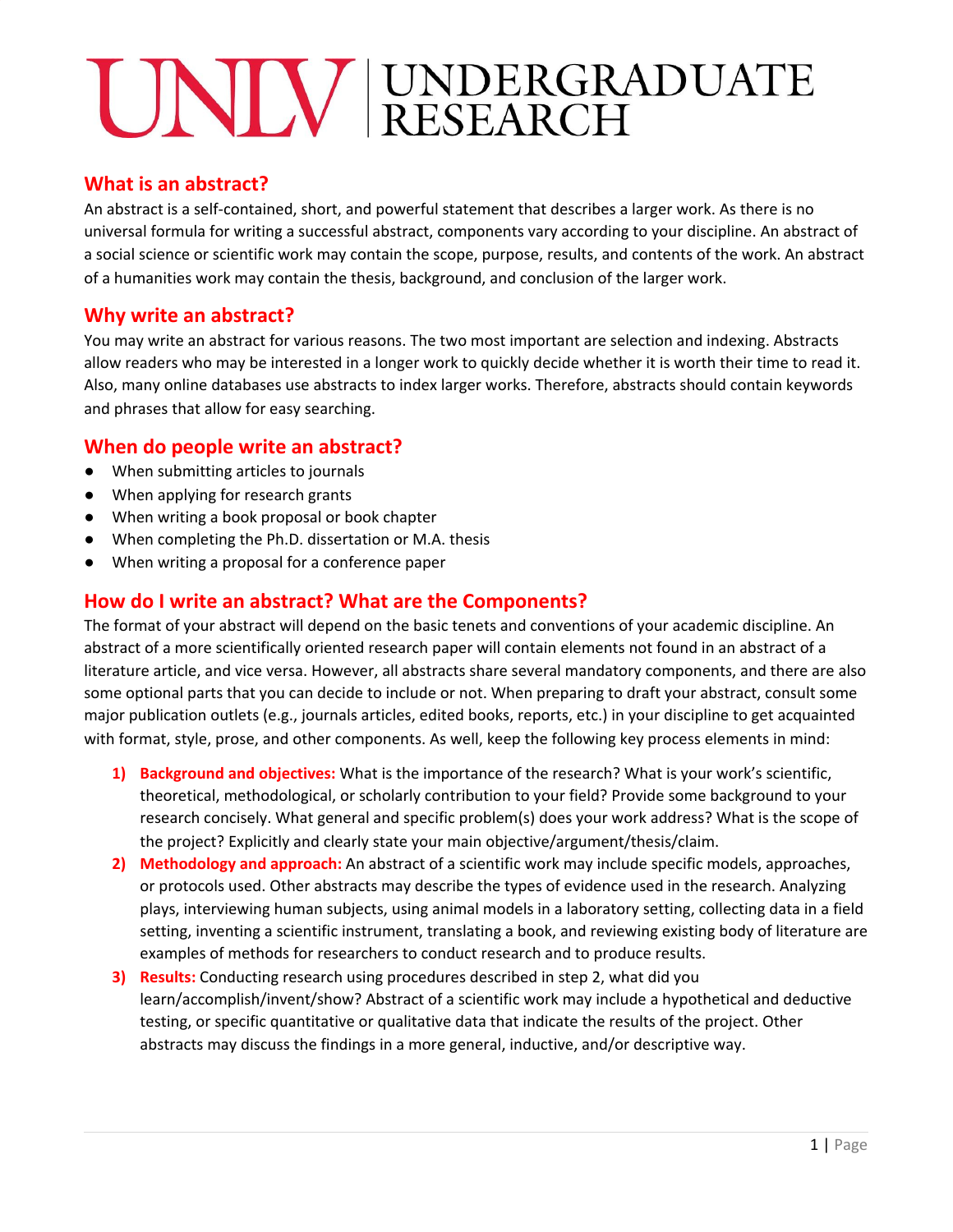# UNDERGRADUATE<br>RESEARCH

**4) Significance and broader implications:** What is unique about your work and how does it add to the body of knowledge on the topic? What are the broader implications of your findings regarding your specific research questions as described in step 1 and 2?

# **All abstracts include:**

- A full citation of the source, preceding the abstract.
- The most important information first.
- The same type and style of language found in the original, including technical language.
- Key words and phrases that quickly identify the content and focus of the work.
- Clear, concise, and powerful language.

#### **Abstracts may include:**

- The thesis of the work, usually in the first sentence.
- Background information that places the work in the larger body of literature.
- The same chronological structure as the original work.

#### **Abstracts do not include:**

- Extensive references to other works.
- Information not presented in the original work.
- Lengthy definitions and description of concepts or methodological protocols.
- Citations.
- Tables or graphs.

#### **Reverse outlining:**

This technique is commonly used when you are having trouble organizing your own writing. The process involves writing down the main idea of each paragraph on a separate piece of paper. For the purposes of writing an abstract, try grouping the main ideas of each section of the paper into a single sentence. Practice grouping ideas using color coding. For a scientific paper, you may have sections titled Purpose, Methods, Results, and Discussion. Each one of these sections will be longer than one paragraph, but each is grouped around a central idea. Use reverse outlining to discover the central idea in each section and then distill these ideas into one statement.

#### **Identify key terms:**

Search through the entire document for key terms that identify the purpose, scope, and methods of the work. Pay close attention to the Introduction (or Purpose) and the Conclusion (or Discussion). These sections should contain all the main ideas and key terms in the paper. When writing the abstract, be sure to incorporate the key terms. Instead of cutting and pasting the actual words, try highlighting sentences or phrases that appear to be central to the work. Then, in a separate document, rewrite the sentences and phrases in your own words.

#### **Revise, revise, revise!**

No matter what type of abstract you are writing, or whether you are abstracting your own work or someone else's, the most important step in writing an abstract is to revise early and often. When revising, delete all extraneous words and incorporate meaningful and powerful words. The idea is to be as clear and complete as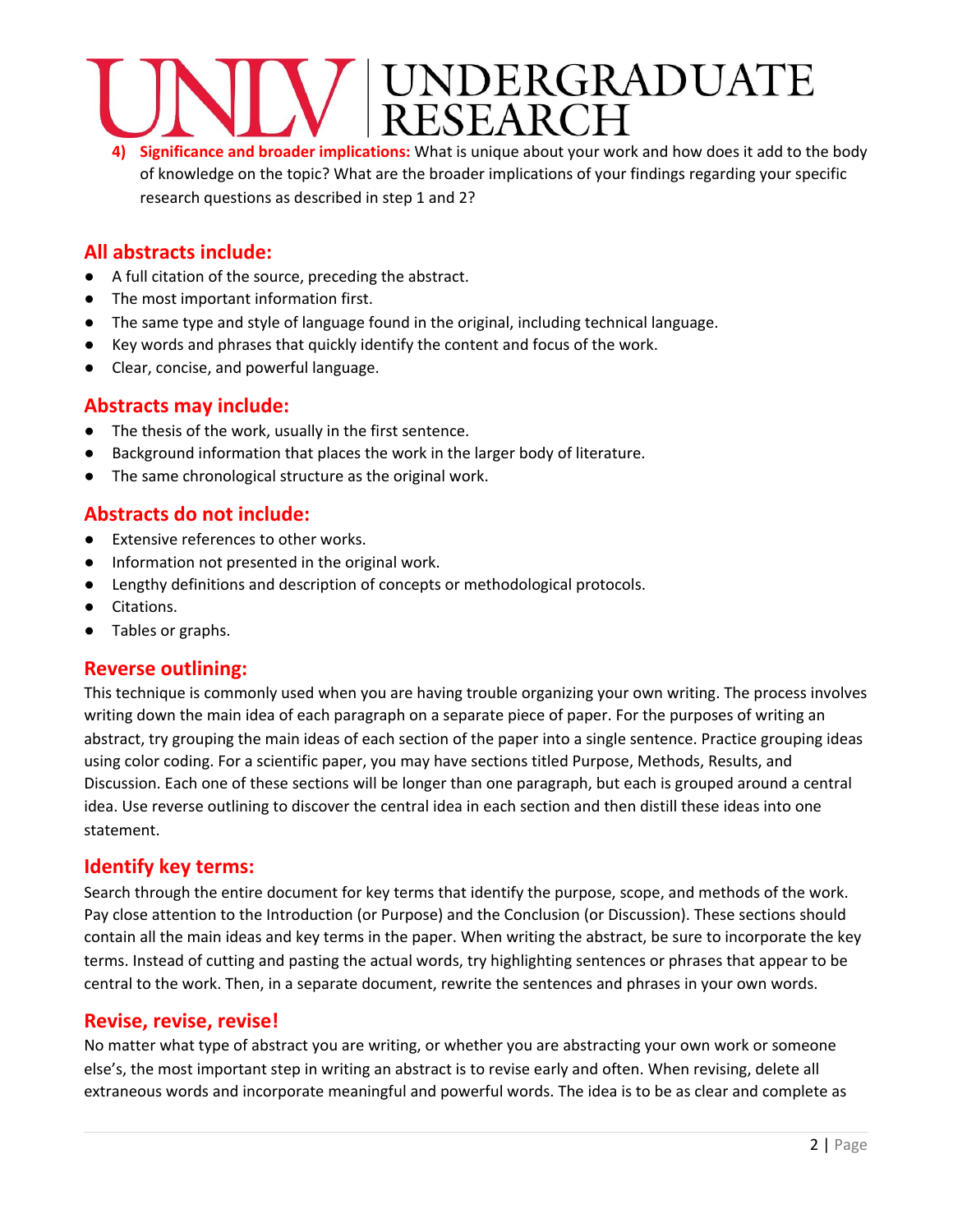# INDERGRADUATE<br>ESEARCH

possible in the shortest possible amount of space. The Word Count feature of Microsoft Word can help you keep track of how long your abstract is and help you hit your target length.

# **Color codes used in the abstract examples below**

**Background and objectives, Methods and approach, Results, Conclusions and broader implications**

# **Example 1: Medicine**

Patients with Covid-19 and obesity have worse clinical outcomes which may be driven by increased inflammation. This study aimed to characterize the association between clinical outcomes in patients with obesity and inflammatory markers. We analyzed data for patients aged ≥18 years admitted with a positive SARS-CoV-2 PCR test. We used multivariate logistic regression to determine the association between BMI and intensive care unit (ICU) transfer and all-cause mortality. Inflammatory markers (C-reactive protein [CRP], lactate dehydrogenase [LDH], ferritin, and D-dimer) were compared between patients with and without obesity (body mass index [BMI] ≥30 kg/m2). Of 791 patients with Covid-19, 361 (45.6%) had obesity. In multivariate analyses, BMI ≥35 was associated with a higher odds of ICU transfer (adjusted odds ratio [aOR] 2.388 (95% confidence interval [CI]: 1.074–5.310) and hospital mortality (aOR = 4.3, 95% CI: 1.69–10.82). Compared to those with BMI<30, patients with obesity had lower ferritin (444 vs 637 ng/mL; p<0.001) and lower D-dimer (293 vs 350 mcg/mL;  $p = 0.009$ ), non-significant differences in CRP (72.8 vs 84.1 mg/L,  $p = 0.099$ ), and higher LDH (375 vs 340, p = 0.009) on the first hospital day. Patients with obesity were more likely to have poor outcomes even without increased inflammation.

# **Example 2: Paleontology**

The Toarcian Oceanic Anoxic Event (TOAE; Early Jurassic, ca. 182 Ma ago) represents one of the major environmental disturbances of the Mesozoic and is associated with global warming, widespread anoxia, and a severe perturbation of the global carbon cycle. Warming-related dysoxia-anoxia has long been considered the main cause of elevated marine extinction rates, although extinctions have been recorded also in environments without evidence for deoxygenation. We addressed the role of warming and disturbance of the carbon cycle in an oxygenated habitat in the Iberian Basin, Spain, by correlating high resolution quantitative faunal occurrences of early Toarcian benthic marine invertebrates with geochemical proxy data ( $\delta$  18O and  $\delta$  13C). We find that temperature, as derived from the  $\delta$  18O record of shells, is significantly correlated with taxonomic and functional diversity and ecological composition, whereas we find no evidence to link carbon cycle variations to the faunal patterns. The local faunal assemblages before and after the TOAE are taxonomically and ecologically distinct. Most ecological change occurred at the onset of the TOAE, synchronous with an increase in water temperatures, and involved declines in multiple diversity metrics, abundance, and biomass. The TOAE interval experienced a complete turnover of brachiopods and a predominance of opportunistic species, which underscores the generality of this pattern recorded elsewhere in the western Tethys Ocean. Ecological instability during the TOAE is indicated by distinct fluctuations in diversity and in the relative abundance of individual modes of life. Local recovery to ecologically stable and diverse post-TOAE faunal assemblages occurred rapidly at the end of the TOAE, synchronous with decreasing water temperatures. Because oxygen-depleted conditions prevailed in many other regions during the TOAE, this study demonstrates that multiple mechanisms can be operating simultaneously with different relative contributions in different parts of the ocean.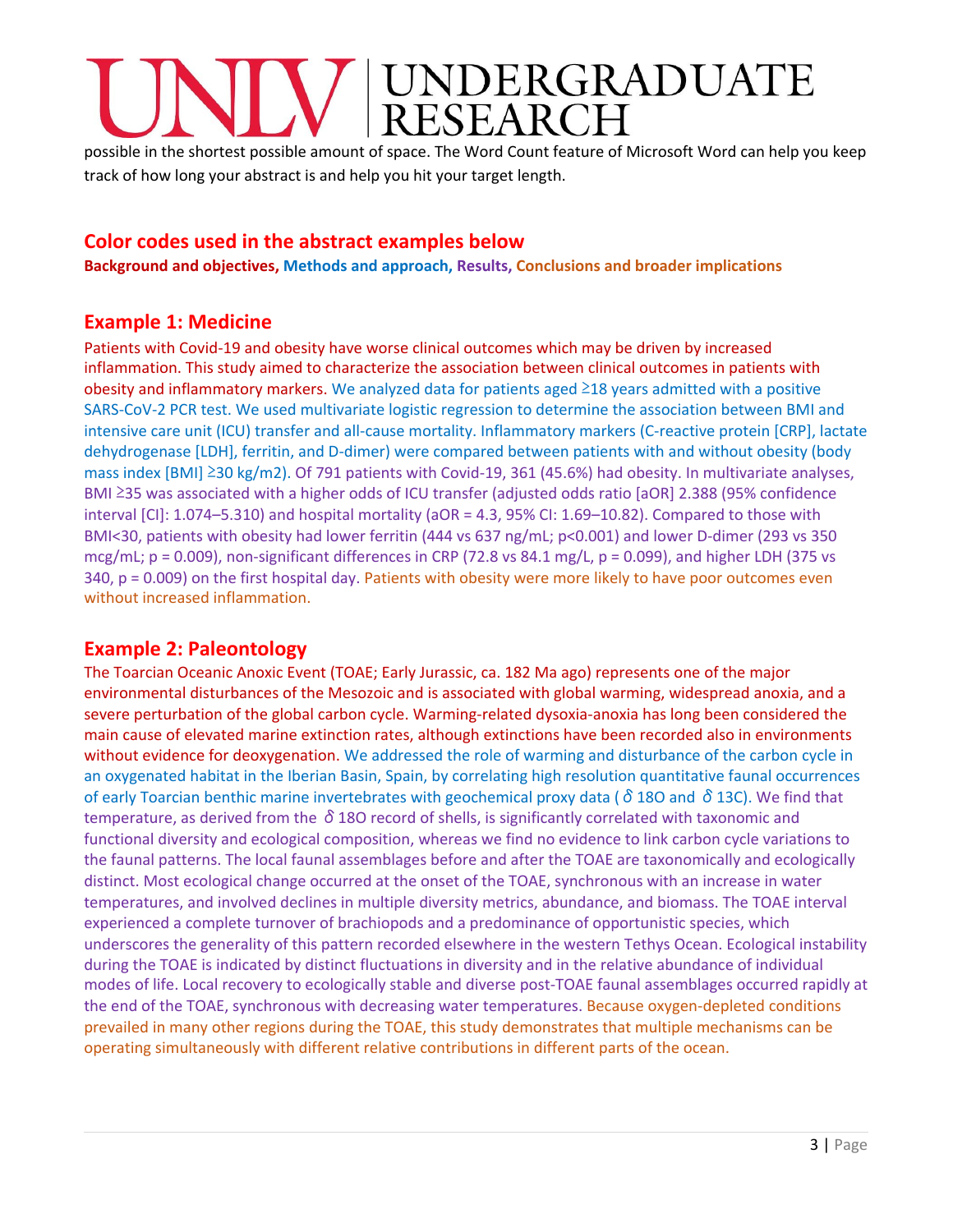#### **Color codes used in the abstract examples below**

**Background and objectives, Methods and approach, Results, Conclusions and broader implications**

### **Example 3: Linguistics**

The origins of linguistic diversity remain controversial. Studies disagree on whether group features such as population size or social structure accelerate or decelerate linguistic differentiation. While some analyses of between-group factors highlight the role of geographical isolation and reduced linguistic exchange in differentiation, others suggest that linguistic divergence is driven primarily by warfare among neighbouring groups and the use of language as marker of group identity. Here we provide the first integrated test of the effects of five historical sociodemographic and geographic variables on three measures of linguistic diversification among 50 Austronesian languages: rates of word gain, loss and overall lexical turnover. We control for their shared evolutionary histories through a time-calibrated phylogenetic sister-pairs approach. Results show that languages spoken in larger communities create new words at a faster pace. Within-group conflict promotes linguistic differentiation by increasing word loss, while warfare hinders linguistic differentiation by decreasing both rates of word gain and loss. Finally, we show that geographical isolation is a strong driver of lexical evolution mainly due to a considerable drift-driven acceleration in rates of word loss. We conclude that the motor of extreme linguistic diversity in Austronesia may have been the dispersal of populations across relatively isolated islands, favouring strong cultural ties amongst societies instead of warfare and cultural group marking.

## **Example 4: Chemical Biology**

It is well-documented that the representation of women and racial/ethnic minorities diminishes at higher levels of academia, particularly in science, technology, engineering, and math (STEM). Sense of belonging—the extent to which an individual believes they are accepted, valued, and included in a community—is often emphasized as an important predictor of retention throughout academia. While literature addressing undergraduate sense of belonging is abundant, there has been little investigation of sense of belonging in graduate communities. Because graduate training is required to generate new scientific leaders, it is important to understand and address sense of belonging at the graduate level—paying explicit attention to devising strategies that can be used to increase representation at higher levels of academia. Here, a visual narrative survey and item response modeling are used to quantify sense of belonging among graduate students, postdoctoral researchers, and faculty within the Department of Chemistry at the University of California, Berkeley. Results suggest that graduate students, postdoctoral researchers, and faculty all experience impostor phenomenon. Respondents struggle most with maintaining positive self-perceptions of their productivity, capabilities as a scientist, and success—particularly in comparison to their peers. Communicating about science with peers, talking about teaching hurdles, and engaging in mentoring relationships also contribute significantly to sense of belonging. Faculty members have the highest sense of belonging, while senior graduate students and postdoctoral researchers are least likely to feel a sense of belonging. Additionally, graduate students and postdoctoral researchers who identify as underrepresented, as well as those who submit manuscripts for publication less than their peers, are less likely to feel a sense of belonging. This is the first study to generate a quantitative, nuanced understanding of sense of belonging within the entire graduate academic community of an R1 STEM department. We envision that these methods can be implemented within any research-focused academic unit to better understand the challenges facing community members and identify factors to address in promoting positive culture change. Furthermore, these methods and results should provide a foundation for devising interventions that academic stakeholders can use to directly improve graduate education.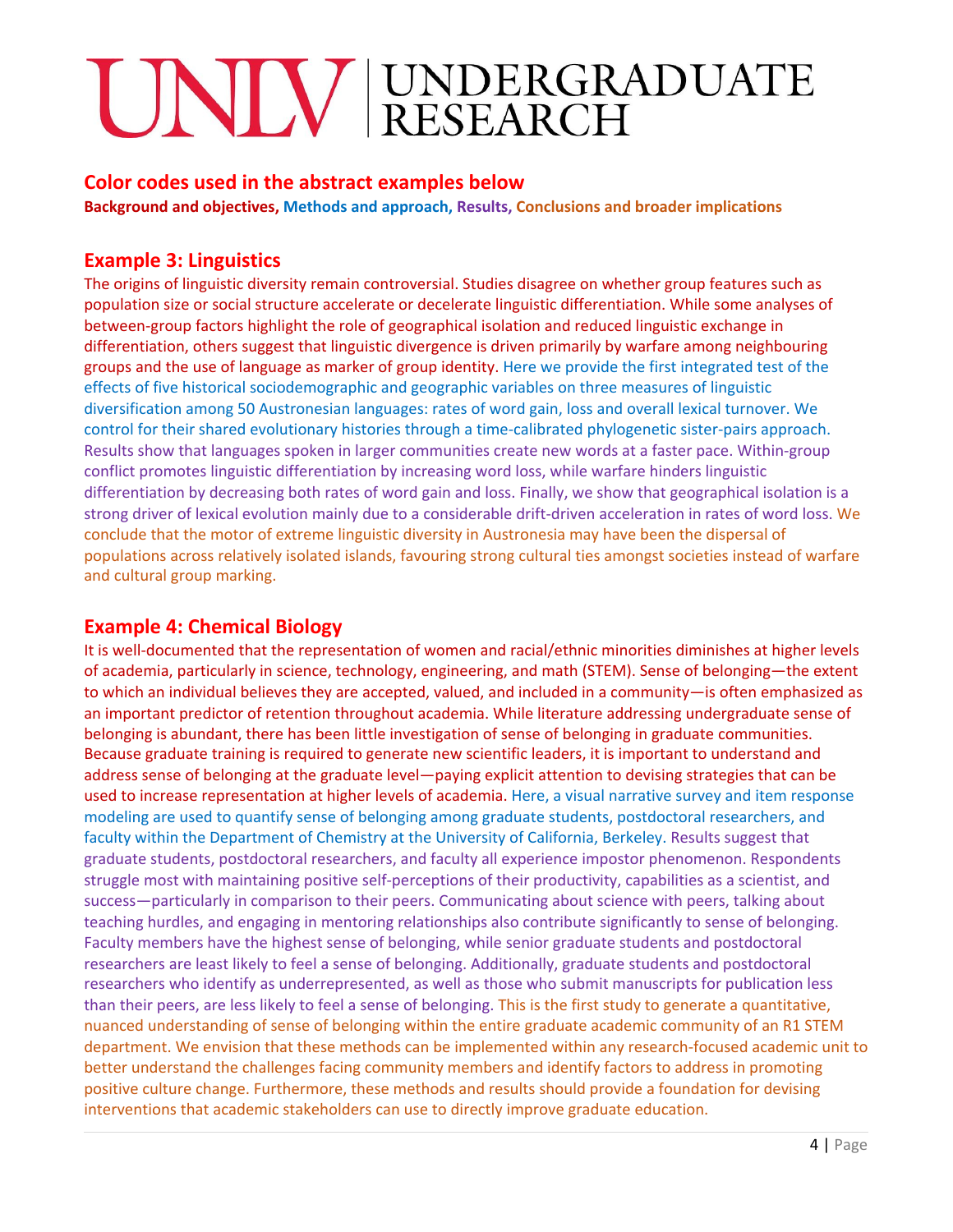### **Color codes used in the abstract examples below**

**Background and objectives, Methods and approach, Results, Conclusions and broader implications**

#### **Example 5: Astronomy**

The search for a habitable extrasolar planet has long interested scientists, but only recently have the tools become available to search for such planets. In the past decades, the number of known extrasolar planets has ballooned into the hundreds, and with it, the expectation that the discovery of the first Earth-like extrasolar planet is not far off. Here, we develop a novel metric of habitability for discovered planets and use this to arrive at a prediction for when the first habitable planet will be discovered. Using a bootstrap analysis of currently discovered exoplanets, we predict the discovery of the first Earth-like planet to be announced in the first half of 2011, with the likeliest date being early May 2011. Our predictions, using only the properties of previously discovered exoplanets, accord well with external estimates for the discovery of the first potentially habitable extrasolar planet and highlight the the usefulness of predictive scientometric techniques to understand the pace of scientific discovery in many fields.

#### **Example 6: Economics**

This paper contributes to better understand the dynamic interactions between effective exchange rate (EER) and oil price for an oil-importing country like the U.S. by considering a Time-Varying Parameter VAR model with the use of monthly data from 1974:01 to 2019:07. Our findings show a depreciation after an oil price shock in the short-run for any period of time, although the pattern of long-run responses of U.S. EER is diverse across time periods, with an appreciation being observed before the mid-2000s and after the mid-2010s, and a depreciation between both periods. This diversity of response should lead policy makers to react differently in order to counteract such shocks. Furthermore, the reaction of oil price to an appreciation of U.S. EER is negative and different over time, which may generate different adverse effects on investment. The knowledge of such effects may help financial investors to diversify their investments in order to optimize the risk-return profile of their portfolios.

### **Example 7: Psychology**

This study aimed to investigate the anxiety levels of healthcare workers and to provide guidance on potential accurate social and psychological interventions for healthcare workers during the epidemic of COVID-19 in Zhejiang Province, China. Healthcare workers from five hospitals in Zhejiang Province were randomly selected into this study. Zung Self-Assessment Scale for Anxiety (SAS) was used to evaluate the anxiety status of the included 1637 healthcare workers. The total anxiety score of healthcare workers in Zhejiang Province was 30.85 ± 6.89. The univariate analysis showed that the anxiety level of healthcare workers was related to gender, education, occupation, physical condition, job risk coefficient, and with family members on the first-line combating COVID-19 (P <0.05). The multivariate analysis showed that physical condition and job risk coefficient were predictors of anxiety levels of healthcare workers. During the epidemic of COVID-19, 1637 healthcare workers generally had an increased tendency to have anxiety. Individualized assessment of the anxiety level of healthcare workers should be provided, and different interventions should be given based on the evaluation results.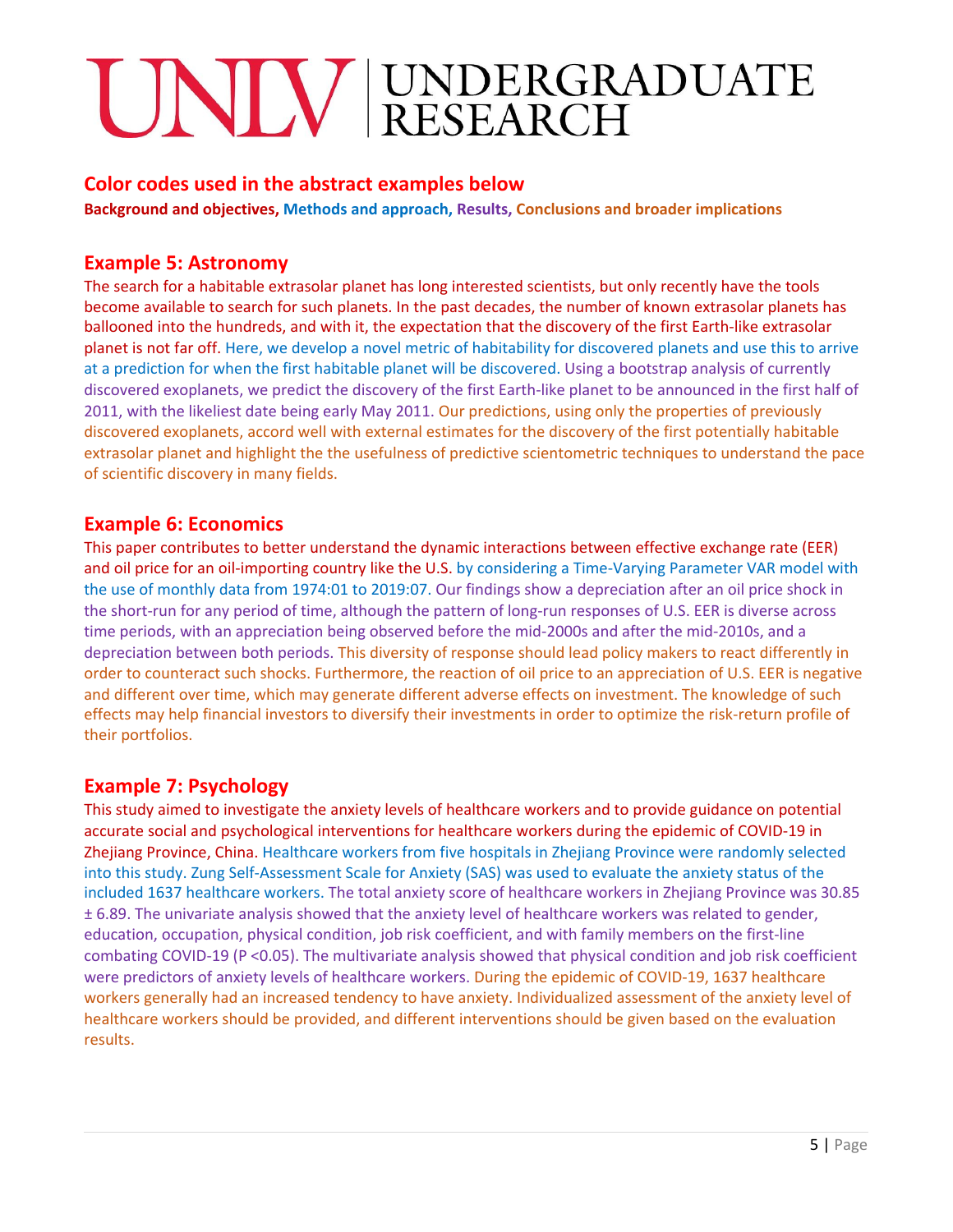# **Color codes used in the abstract examples below**

**Background and objectives, Methods and approach, Results, Conclusions and broader implications**

### **Example 8: Civil Engineering**

In this paper, a novel 3D roaming algorithm considering collision detection and interaction is proposed that adopts a triangle mesh to organize and manage massive spatial data and uses a customized bounding box intersector to rapidly obtain the potential collided triangles. The proposed algorithm can satisfy the requirements of timeliness and practicability during complicated large 3D scene collision detection. Moreover, we designed a method to calculate the collision point coordinates according to the spatial position relation and distance change between the virtual collision detection sphere and triangles, with the triangle edges and three vertices being considered. Compared to the methods that use the native intersector of OpenSceneGraph (OSG) to obtain the collision point coordinates, the calculation efficiency of the proposed method is greatly improved. Usually, when there is a big split/pit in the scene, the viewpoints will fly off the scene due to the fall of the collision detection sphere, or the region interior cannot be accessed when the entrance of some local region (e.g., internal grotto) of the scene is too small. These problems are solved in this paper through 3D scene-path training and by self-adaptively adjusting the radius of the virtual collision detection sphere. The proposed 3D roaming and collision detection method applicable for massive spatial data overcomes the limitation that the existing roaming and collision detection methods are only applicable to 3D scenes with a small amount of data and simple models. It provides technical supports for freewill browsing and roaming of indoor/outdoor and overground/underground of the 3D scene in cases of massive spatial data.

# **Example 9: Philosophy**

Many studies have demonstrated that moral philosophies, such as idealism and relativism, could be used as robust predictors of judgements and behaviours related to common moral issues, such as business ethics, unethical beliefs, workplace deviance, marketing practices, gambling, etc. However, little consideration has been given to using moral philosophies to predict environmentally (un)friendly attitudes and behaviours, which could also be classified as moral. In this study, we have assessed the impact of idealism and relativism using the Ethics Position Theory. We have tested its capacity to predict moral identity, moral judgement of social vs. environmental issues, and self-reported pro-environmental behaviours. The results from an online MTurk study of 432 US participants revealed that idealism had a significant impact on all the tested variables, but the case was different with relativism. Consistently with the findings of previous studies, we found relativism to be a strong predictor of moral identity and moral judgement of social issues. In contrast, relativism only weakly interacted with making moral judgements of environmental issues, and had no effects in predicting pro-environmental behaviours. These findings suggest that Ethics Position Theory could have a strong potential for defining moral differences between environmental attitudes and behaviours, capturing the moral drivers of an attitude-behaviour gap, which continuously stands as a barrier in motivating people to become more pro-environmental.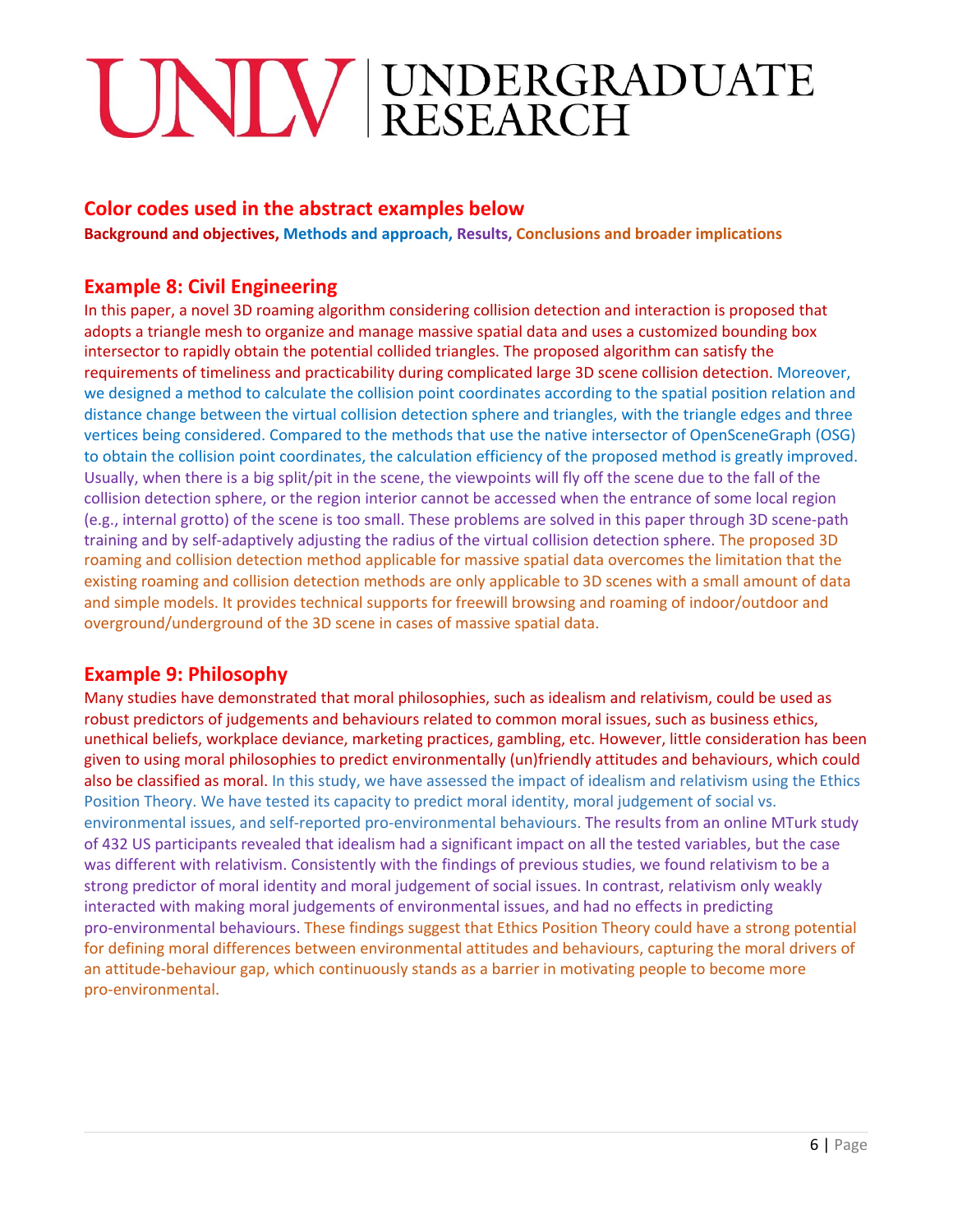## **Color codes used in the abstract examples below**

**Background and objectives, Methods and approach, Results, Conclusions and broader implications**

#### **Example 10: Anthropology**

The replacement of Neanderthals by Anatomically Modern Humans has typically been attributed to environmental pressure or a superiority of modern humans with respect to competition for resources. Here we present two independent models that suggest that no such heatedly debated factors might be needed to account for the demise of Neanderthals. Starting from the observation that Neanderthal populations already were small before the arrival of modern humans, the models implement three factors that conservation biology identifies as critical for a small population's persistence, namely inbreeding, Allee effects and stochasticity. Our results indicate that the disappearance of Neanderthals might have resided in the smallness of their population(s) alone: even if they had been identical to modern humans in their cognitive, social and cultural traits, and even in the absence of inter-specific competition, Neanderthals faced a considerable risk of extinction. Furthermore, we suggest that if modern humans contributed to the demise of Neanderthals, that contribution might have had nothing to do with resource competition, but rather with how the incoming populations geographically restructured the resident populations, in a way that reinforced Allee effects, and the effects of inbreeding and stochasticity.

#### **References:**

**Example 1:** Mostaghim A, Sinha P, Bielick C, Knudsen S, Beeram I, White LF, et al. (2020) Clinical outcomes and inflammatory marker levels in patients with Covid-19 and obesity at an inner-city safety net hospital. PLoS ONE 15(12): e0243888. <https://doi.org/10.1371/journal.pone.0243888>

**Example 2:** Piazza V, Ullmann CV, Aberhan M (2020) Ocean warming affected faunal dynamics of benthic invertebrate assemblages across the Toarcian Oceanic Anoxic Event in the Iberian Basin (Spain). PLoS ONE 15(12): e0242331. <https://doi.org/10.1371/journal.pone.0242331>

**Example 3:** Padilla-Iglesias C, Gjesfjeld E, Vinicius L (2020) Geographical and social isolation drive the evolution of Austronesian languages. PLoS ONE 15(12): e0243171. https://doi:10.1371/journal.pone.0243171

**Example 4:** Stachl CN, Baranger AM (2020) Sense of belonging within the graduate community of a research-focused STEM department: Quantitative assessment using a visual narrative and item response theory. PLoS ONE 15(5): e0233431. <https://doi.org/10.1371/journal.pone.0233431>

**Example 5:** Arbesman S, Laughlin G (2010) A Scientometric Prediction of the Discovery of the First Potentially Habitable Planet with a Mass Similar to Earth. PLoS ONE 5(10): e13061. <https://doi.org/10.1371/journal.pone.0013061> **Example 6:** Castro C, Jiménez-Rodríguez R (2020) Dynamic interactions between oil price and exchange rate. PLoS ONE 15(8): e0237172. <https://doi.org/10.1371/journal.pone.0237172>

**Example 7:** Shen M, Xu H, Fu J, Wang T, Fu Z, Zhao X, et al. (2020) Investigation of anxiety levels of 1637 healthcare workers during the epidemic of COVID-19. PLoS ONE 15(12): e0243890. <https://doi.org/10.1371/journal.pone.0243890> **Example 8:** Xie M, Niu X (2020) A 3D roaming and collision detection algorithm applicable for massive spatial data. PLoS ONE 15(2): e0229038. <https://doi.org/10.1371/journal.pone.0229038>

**Example 9:** Zaikauskaite L, Chen X, Tsivrikos D (2020) The effects of idealism and relativism on the moral judgement of social vs. environmental issues, and their relation to self-reported pro-environmental behaviours. PLoS ONE 15(10): e0239707. <https://doi.org/10.1371/journal.pone.0239707>

**Example 10:** Vaesen K, Scherjon F, Hemerik L, Verpoorte A (2019) Inbreeding, Allee effects and stochasticity might be sufficient to account for Neanderthal extinction. PLoS ONE 14(11): e0225117. <https://doi.org/10.1371/journal.pone.0225117>